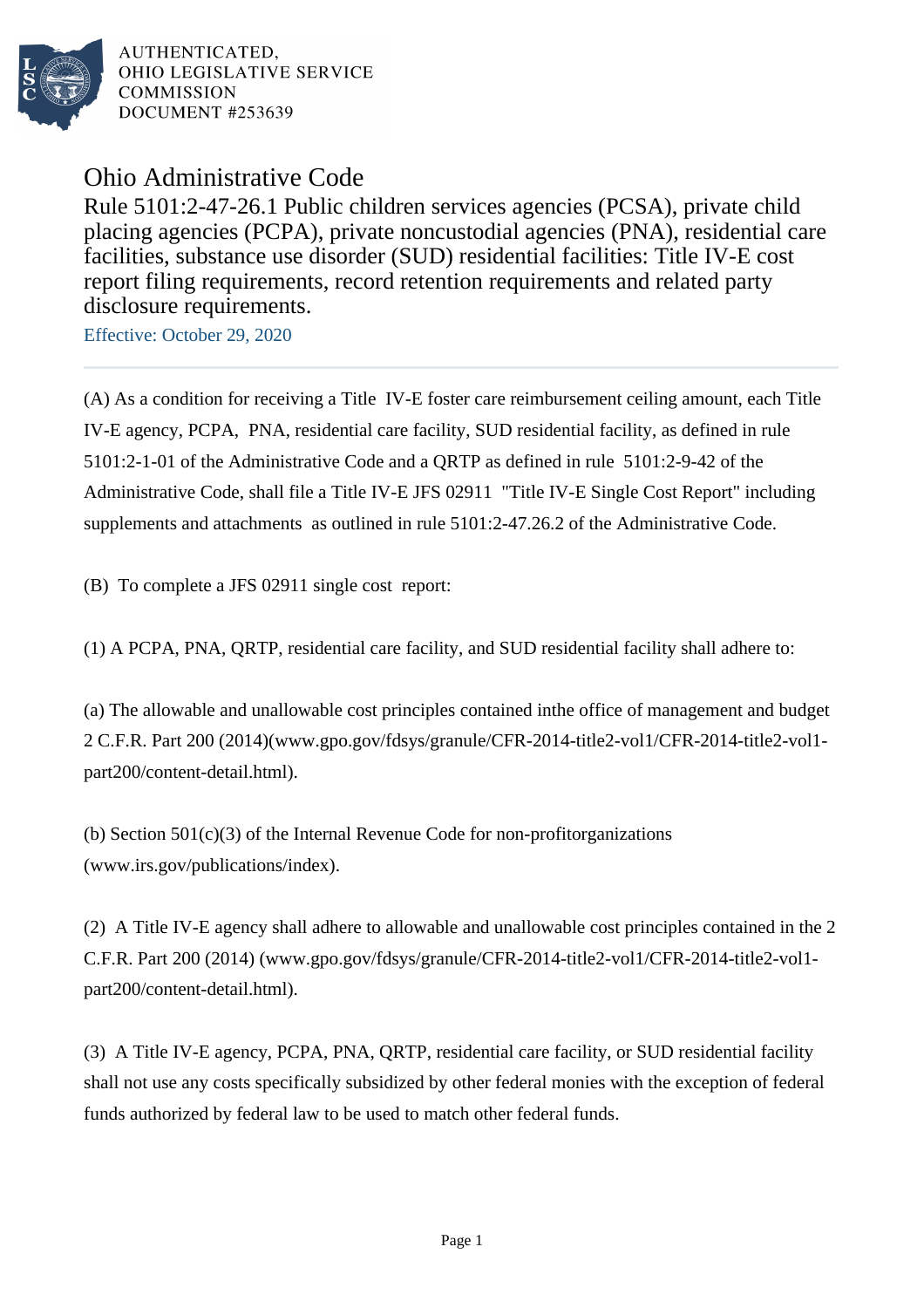

## AUTHENTICATED. OHIO LEGISLATIVE SERVICE **COMMISSION** DOCUMENT #253639

(4) A Title IV-E agency, PCPA, PNA, QRTP, residential care facility, or SUD residential facility shall use the straight line depreciation methodology to report depreciation.

(C) The JFS 02911 shall be completed for each cost reporting period, which is July first through June thirtieth, and submitted by December thirty-first, following the cost reporting period.

(D) For good cause and upon written request a Title IV-E agency, PCPA, PNA, QRTP, residential care facility, or SUD residential facility may request an extension of the cost report filing deadline. The written request shall be filed prior to the deadline and must include information explaining the facts and circumstances giving rise to the need for a cost report extension, projected timeline for filing the cost report and any other information the Title IV-E agency, PCPA, PNA, QRTP, residential care facility, or SUD residential facility would like to have considered.

(E) A Title IV-E agency, PCPA, PNA, QRTP, residential care facility, or SUD residential facility new to the Title IV-E program or an existing Title IV-E agency, PCPA, PNA, QRTP, residential care facility, or SUD residential facility having established a new Title IV-E service shall submit a JFS 02911 for a minimum of three full calendar months of operations in order to receive a Title IV-E reimbursement ceiling amount.

(F) Notwithstanding the three-year records retention period, a cost shall be supported by all relevant documentation related to the reported cost. Financial records, census records, client records and documentation of legal compliance with the administrative code requirements (all of which shall be made available upon request by the Ohio department of job and family services (ODJFS), the Ohio office of the auditor of the state or the U.S. department of health and human services) supporting the cost reports or claims for services rendered to recipients shall be retained for the greater of three years after the cost report is filed, or if an audit has begun within the three year period records shall be retained three years after all appeal rights relating to the audit report are exhausted.

(G) When completing the JFS 02911 the Title IV-E agency, PCPA, PNA, QRTP, residential care facility, or SUD residential facility shall comply with the following requirements pertaining to related party transactions:

(1) Each Title IV-E agency, PCPA, PNA, QRTP, residential care facility, or SUD residential facility